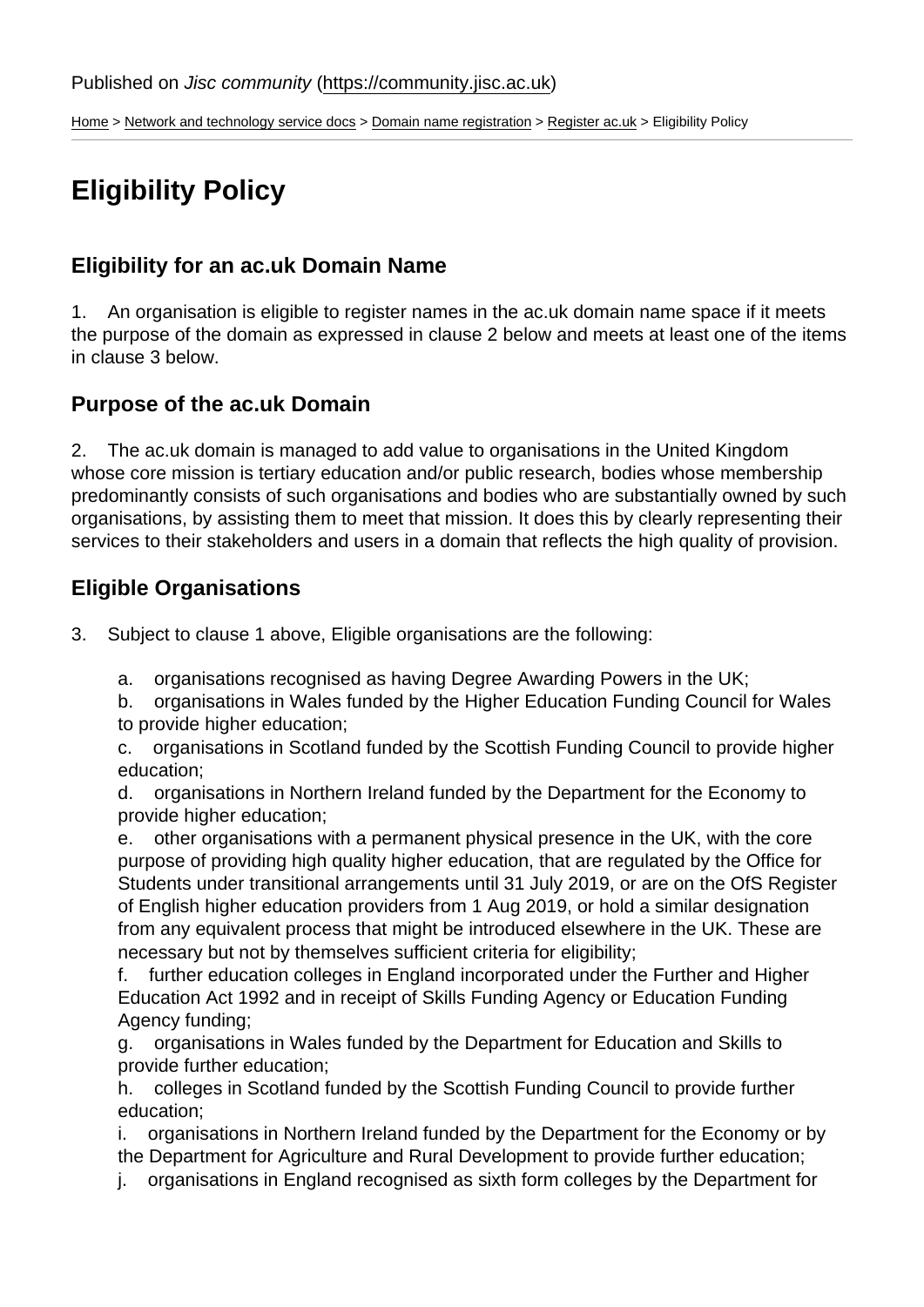Education;

k. specialist colleges in the UK, which aim to promote opportunities for high quality tertiary education and training in residential or day settings, for students with learning difficulties and/or disabilities;

l. personal and community development learning (PCDL) centres in the UK delivering tertiary level education and which receive direct funding from their Local Authority; m. organisations recognised by the UK government as a Research Council;

n. organisations with the status of a Learned Society in the UK (including Royal Colleges) that exist to promote an academic discipline or group of disciplines and whose activities typically include holding regular conferences for the presentation and discussion of new research results, publishing or sponsoring academic journals in their discipline, and also in some cases acting as a professional body, regulating the activities of their members in the public interest or the collective interest of the membership;

o. organisations, including UK registered charities, with a permanent physical presence in the UK, with core activities including conducting publicly funded academic research or funding substantial academic research, where normally the results are placed in the UK public domain;

p. organisations with a permanent physical presence in the UK, with significant activities publicly funded by UK government or devolved administration government funding bodies and/or members of the FE/HE sector and with a primary purpose to provide support to tertiary level educational establishments or the associated research community;

q. the UK Higher and Further Education Funding Bodies and associated bodies involved in the administration or regulation of higher and further education; and

r. exceptionally, other organisations that meet the purpose of the domain as expressed in clause 2 above and as accepted in our sole discretion on a case-by-case basis.

4. If an eligible organisation's status changes such that it becomes ineligible, it must inform us immediately. If we are informed or become aware that an organisation with an ac.uk domain name has become ineligible, we will normally allow twelve months (from the date on which notice is given) for the ineligible organisation to migrate its domain name(s) away from ac.uk into some other name space procured by the organisation. We provide no assistance in procuring an alternative domain name. The migration period:

a. might be extended at our sole discretion if (i) the organisation provides compelling evidence that it is working actively, and with reasonable prospect of success, to restore its eligibility, or (ii) highly exceptionally, the organisation provides compelling evidence that more time is necessary for the migration; or

b. might be reduced at our sole discretion if there is in our opinion risk of serious damage to the reputation of the domain as tested against the purpose of the domain.

## **Rules for the Choice of an ac.uk Domain Name**

5. An eligible organisation may take out as many names within the ac.uk domain as it wishes, subject to the name conforming to RFC1035 , conforming to the following rules and the payment of a fee if applicable:

a. A request will not be allowed if it is for a name that is one character in length.

b. The requested name must, in our opinion, be representative of the requesting organisation's name, or otherwise a detailed explanation is required. The requested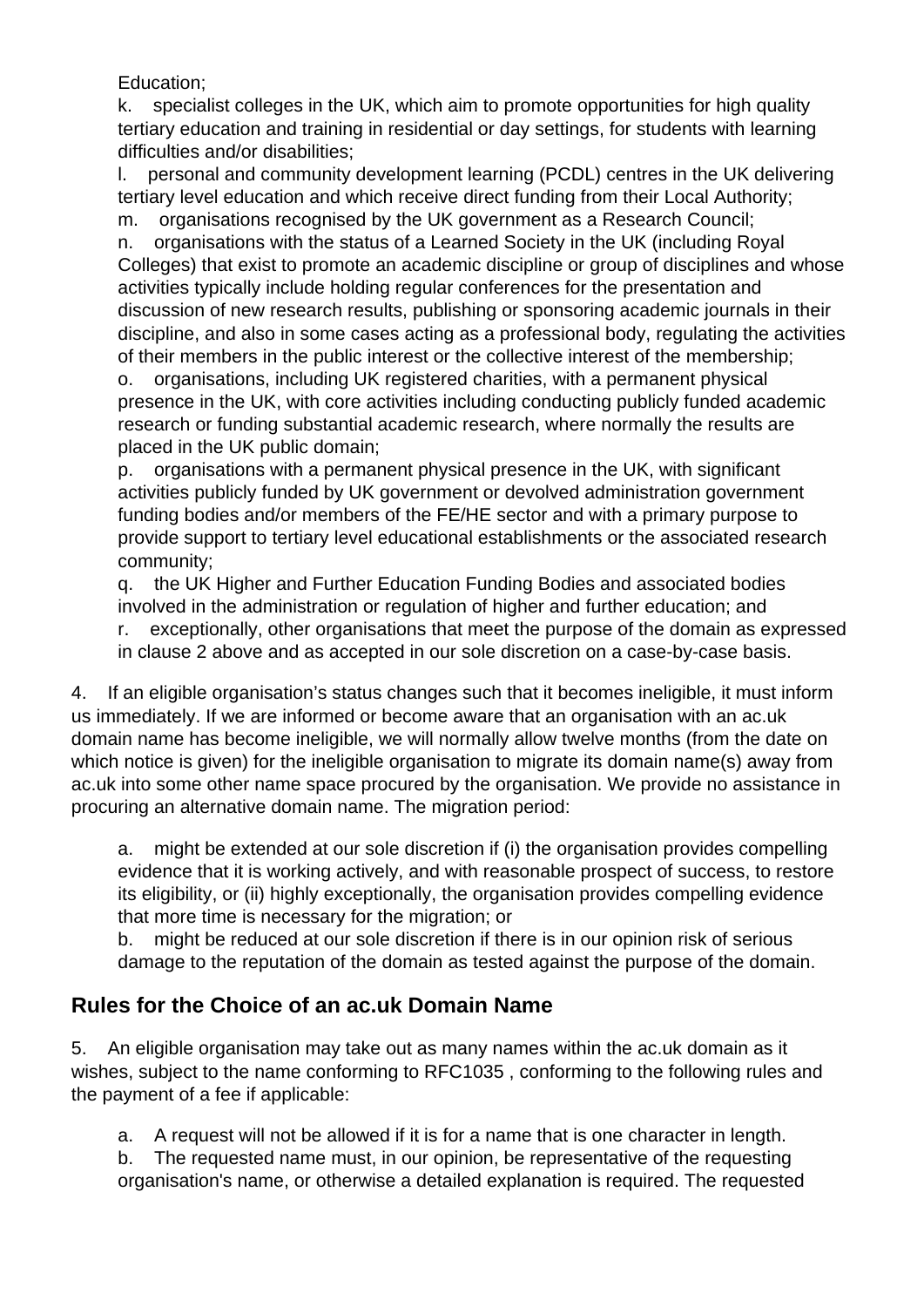name must also be unlikely to present a substantial risk of confusion with other similarly named organisations or activities already registered under ac.uk.

c. The request for a name for a project, service or venture must refer to a project, service or venture that is publicly funded by UK government or devolved administration government funding bodies and/or members of the FE/HE sector and of relevance to the ac.uk community.

d. Generic domain names, which could be applicable to a number of eligible sites, must provide evidence that they have the backing and approval from the majority of relevant members of the UK academic and/or research community, in order to be permitted to have that generic domain name.

e. Domain names that start with the characters "xn- -" (i.e. "xn" followed by two dashes) may only be used for Internationalised Domain Names.

f. Departments or faculties within an eligible organisation are not eligible for a separate domain name and should use a sub-domain of the eligible organisation's domain name.

6. Subject to these constraints, names will be approved on a "first come, first served" basis.

7. Precedents - Should the rules for choice of an ac.uk domain name (rules 5 and 6) be revised at a later date, existing registrations will remain valid even if they would otherwise fall outside the revised rules. These names are regarded as exceptional, and should not be regarded as setting a precedent.

# **Process for Application and Appeals**

8. An application for a domain name must be made through the advertised route on the Jisc web site. We will acknowledge an application within five business days.

9. We will aim to make our decision within 20 business days, but if we do not receive all the necessary information we require to make our judgement, we reserve the right to extend this deadline indefinitely until we are satisfied that we have the information we need to make a decision.

10. If an application is rejected, we will provide reasons for our decision. While there is an appeal mechanism available, we will be prepared to enter into discussions for up to one calendar month to assist an applicant to re-apply where we judge the applicant might meet our criteria if the application was amended.

11. If the application is not successful the requester may appeal provided that the appeal is made within four weeks of the date of notification of the outcome of the request. Appeals will only be heard on the basis that the requester believes that the request meets the requirements of this policy. The requester must tell Jisc and provide supporting evidence showing how the request meets this policy. The appeal will be heard by an ad-hoc panel appointed for this purpose by the Jisc Board and independent of the application process. The decision of the panel is final.

12. We reserve the right to cease correspondence or other contact with applicants who we judge do not meet our criteria but who make persistent applications.

# **Charges**